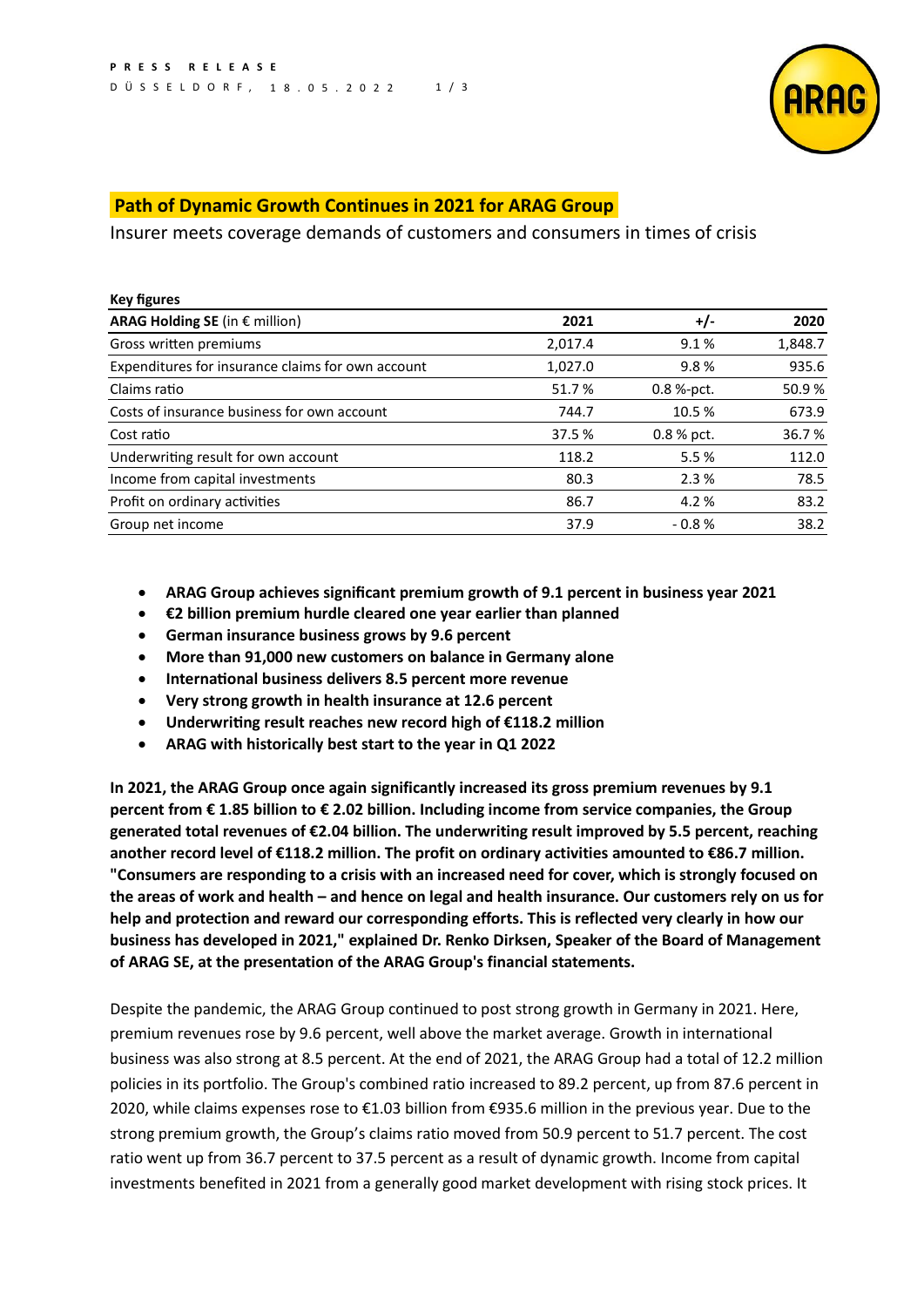

rose to €80.3 million, compared with €78.4 million in the previous year. Profit on ordinary activities showed a 4 percent increase on balance and climbed to €86.7 million (previous year: €83.2 million).

The record high in premium income is primarily attributable to the strong performance of the legal insurance segment – the largest unit in the Group. Here, premium growth amounted to 10.9 percent in Germany and 7.8 percent in international business. The health insurance segment delivered a particularly strong premium gain of 12.6 percent, mainly driven by the successful new full-cost health insurance rates. The composite segment recovered from pandemic-related declines in 2021. Revenue here has gone up by 4.2 percent.

## **Outlook for the current business year 2022**

The enormous momentum of the ARAG Group continued into the first quarter of 2022 - with the best start to the year in the company's history. Premium income in the first quarter continued to grow strongly by 10.4 percent to € 638 million (previous year: € 576.4 million). In the German market, the Group delivered strong premium growth of 8.4 percent. The national growth drivers were health insurance with 14 percent growth and legal insurance with 6.6 percent. ARAG also got off to an excellent start internationally, posting a 14 percent increase in premium revenues.

"Despite this brilliant start, we are not expecting record figures for our business again in business year 2022. Above all, the effects of a strong inflation are unclear and will be crucial," emphasized Dr. Renko Dirksen. However, thanks to its modern and at the same time robust positioning as well as highly successful business development, the ARAG Group can face the future with confidence: "We are not closing our eyes to the noticeable changes in our world and economic order," emphasized Dr. Renko Dirksen. "With our business model, we offer our customers effective protection for their standard of living in uncertain times. Our customers need us right now – and we will deliver," says the Board Speaker. One of ARAG's clear strengths is that it grows with the challenges it faces. ARAG delivered proof of that in the pandemic – and significantly expanded its business under extremely difficult conditions. "This attitude will also help us to find our way in a world of unresolved geopolitical conflicts and to continue working with calm assurance on our success story," underlines Dr. Renko Dirksen.